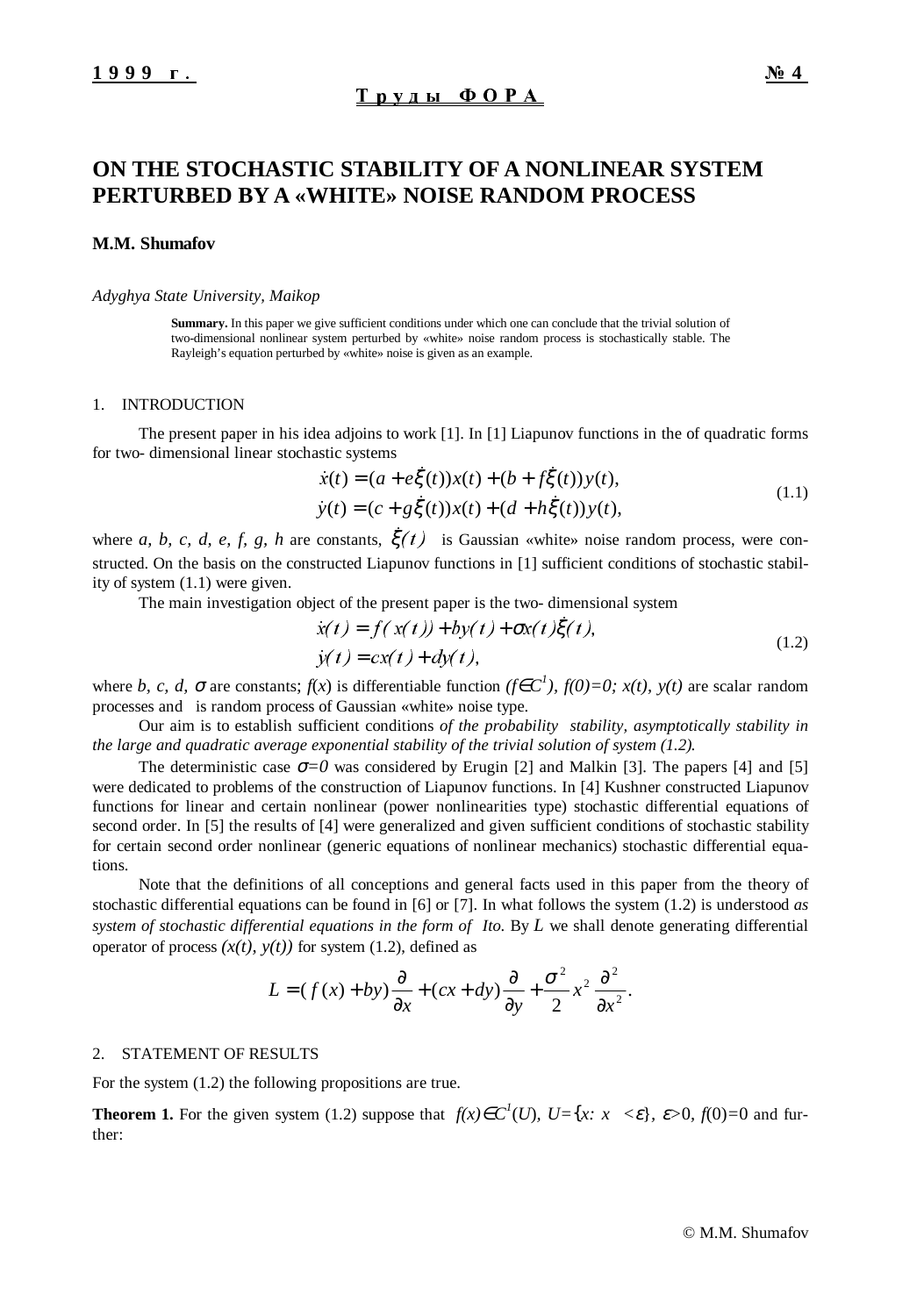$$
1) \frac{f(x)}{x} + d < 0 \quad \forall x \in U, x \neq 0,
$$
  
\n
$$
2) d \frac{f(x)}{x} - bc > 0 \quad \forall x \in U, x \neq 0,
$$
  
\n
$$
3 \left( \frac{f(x)}{x} + d \right) \left( d \frac{f(x)}{x} - bc \right) \le -\frac{\sigma^2}{2} (d^2 + M) \quad \forall x \in U, x \neq 0
$$

Where *M* is such constant that  $df'(x)$ *-bc*≤*M*  $\forall x \in U$ .

Then the trivial solution of system (1.2) is stable in probability.

Remark 1. It is obvious that the statement of Theorem 1 is remained true, if the conditions 1)-3) replace into ones:

1') 
$$
\frac{f(x)}{x}
$$
 + d < -\delta < 0  $\forall x \in U, x \neq 0$ ,  
\n2')d  $\frac{f(x)}{x}$  - bc >  $\delta_1$  > 0  $\forall x \in U, x \neq 0$ ,  
\n3') $\frac{\sigma^2}{2}$ (d<sup>2</sup> + M)  $\leq \delta_0 \delta_1$ ,  $M = \sup_{x \in U} (df'(x) - bc)$ ,

respectively.

**Theorem 2.** Suppose that  $f(x) \in C^1(\mathbb{R})$ ,  $f(0)=0$  and the following conditions are satisfied for system (1.2): 1) there is a constant  $\alpha$ , such that

$$
\alpha + d < 0, \ \alpha d - bc > 0 \tag{2.1}
$$

2) there exist constants  $\delta_0 > 0$  and  $\delta_1 > 0$ , such that

$$
\frac{f(x)}{x} + d < -\delta_0 \quad \forall x \neq 0,\tag{2.2}
$$

$$
d\frac{f(x)}{x} - bc > \delta_1 \quad \forall x \neq 0,
$$
\n(2.3)

$$
\alpha + d + \delta_0 \ge \frac{\sigma^2}{2},\tag{2.4}
$$

3) there exist a constants *M*, such that

$$
df'(x) \cdot bc \le M \qquad \forall x \in R,\tag{2.5}
$$

$$
\sigma^2/2(d^2+c^2+M)<\delta_0\delta_l.\tag{2.6}
$$

Then the trivial solution of system (1.2) is asymptotically stable in the large (with probability 1).

**Theorem 3.** Suppose that all conditions of Theorems 2 above are true. Assume further that there is a constant  $\delta_2$ >0 such that

$$
d\frac{f(x)}{x} - bc < \delta_2 \quad \forall x \neq 0. \tag{2.7}
$$

Then the trivial solution of system (1.2) is exponential stable in quadratic average. **Remark 2.** In deterministic linear case, when  $\sigma=0$ ,  $f(x)=ax$  the conditions of Theorems 1,2 and 3 turn into necessary and sufficient Routh-Hurwitz ones: *a+d<0, ad-bc>0*. (1.2) is exponential stable in quadratic<br>
en  $\sigma=0$ ,  $f(x)=ax$  the conditions of T<br>
s:  $a+d<0$ ,  $ad-bc>0$ .<br>  $\dot{x}(t) = ax(t) + by(t)$ ,<br>  $\dot{y}(t) = cx(t) + g(y(t)) + gy(t)^{3}$ 

**Remark 3.** The investigation of the system

$$
\begin{cases}\n\dot{x}(t) = ax(t) + by(t), \\
\dot{y}(t) = cx(t) + \varphi(y(t)) + \sigma y(t)\dot{\xi}(t)\n\end{cases}
$$
\n(2.8)

reduces to the system (1.2) by change of variables *x* and into *y* and *x* respectively.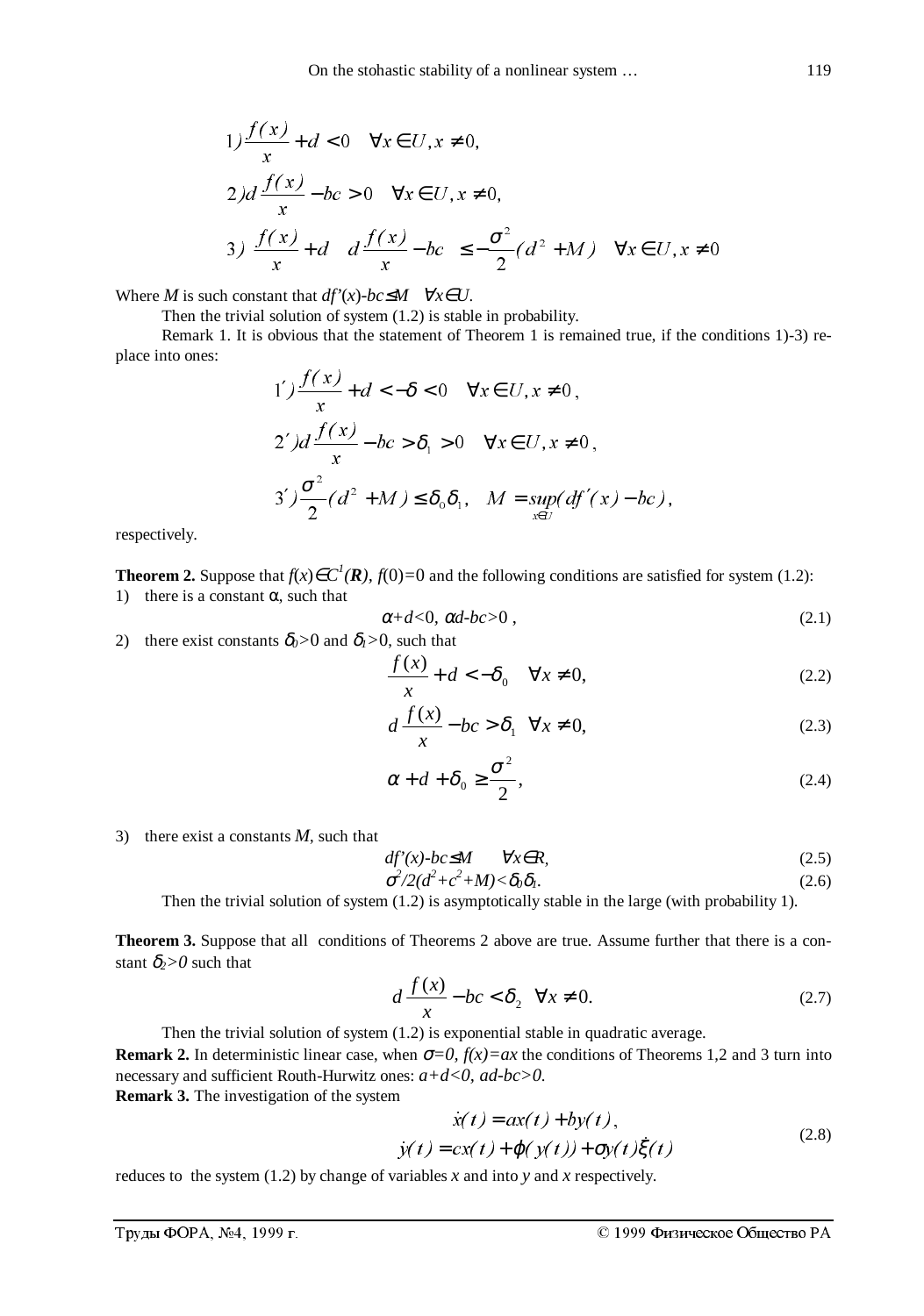120 M.M. Shumafov<br>Example. We shall consider the Rayleigh's equation  $\ddot{x} + F(\dot{x}) + x = 0$ ,

perturbed by the «white» noise random process  $\sigma x \xi(t)$ :

M.M. Shumafov  
\n's equation 
$$
\ddot{x} + F(\dot{x}) + x = 0
$$
,  
\nrocess  $\sigma \dot{x} \xi(t)$ :  
\n $\ddot{x} + F(\dot{x}) + x = \sigma \dot{x} \xi(t)$ . (2.9)

The equation (2.9) reduces to the system of the form (2.8)

process 
$$
\sigma x\xi(t)
$$
:  
\n
$$
\ddot{x} + F(x) + x = \sigma x\xi(t).
$$
\n(2.9)  
\nsystem of the form (2.8)  
\n
$$
\begin{cases}\n\dot{x} = y, \\
\dot{y} = -F(y) - x + \sigma y\xi(t). \n\end{cases}
$$
\n(2.10)

By applying the Theorems 1,2 and 3 to  $(2.10)$ , transformed to form  $(1.2)$ , we shall get sufficient conditions of probability stability, asymptotically stability in the large and in quadratic average exponential stability of the trivial solution of the system (2.10), hence equation (2.9).

For instance, by using Theorem 2 above we get the following *conditions of asymptotically stability in the large of the trivial solution of the equation* (2.9):

1) 
$$
F(y)/y > \delta_0 > 0 \quad \forall y \neq 0, \ 2) \ \sigma^2 < \delta_0
$$

For that it is sufficient to reduce (2.10) into (1.2) by change  $x \leftrightarrow y$ , then in (1.2) set  $f(x) = -F(x)$ ,  $b=$ –1*, c=*1*, d=*0*.*

It should be noted that the condition 2)  $\sigma^2 < 2\delta_0$  above is weaker than corresponding one  $\sigma^2 < 2\delta_0$  in Theorem 2 of paper [5]. The cause is that in the proof of the Theorem 2 [5] a special stochastic Liapunov 1)  $F(y)/y > \delta_0 > 0$   $\forall y \neq 0, 2$  o  $\sigma' < \delta_0$ .<br>For that it is sufficient to reduce (2.10) into (1.2) by change  $x \leftrightarrow y$ , then in (1.2) set  $f(x) = -F(x)$ ,  $b = -1$ ,  $c = 1$ ,  $d = 0$ .<br>It should be noted that the condition 2)  $\sigma^2 < 2$ totically stability in the large of the trivial solution of the equation (2.9).

## 3. PROOF OF THE THEOREM 1.

On the basis of the Liapunov function (see [1]) for linear determenistic system ( $\sigma=0$ ,  $f(x)=ax$ ), corresponding to system (1.2), we can construct *Liapunov function for nonlinear system (1.2) as*

$$
\frac{1}{2}V(x,y)=(dx-by)^2-bcx^2+2d\int_{0}^{x}f(\eta)d\eta
$$
\n(3.1)

We have, by elementary calculation from (3.1), that

$$
\frac{1}{2}LV = (f(x)+by)\frac{\partial V}{\partial x} + (cx+dy)\frac{\partial V}{\partial y} + \frac{\sigma^2}{2}x^2\frac{\partial^2 V}{\partial x^2} = 2d^2xf(x) + 2df^2(x) - 2bcxf(x) - 2bcdx^2 + \sigma^2(d^2 + df'(x) - bc)x^2.
$$

The expression of  $\frac{1}{2}LV$ 2  $\frac{1}{2}LV$  can be reset in the form

$$
\frac{1}{2}LV = 2\left(\frac{f(x)}{x} + d\right)\left(d\frac{f(x)}{x} - bc\right)x^{2} + \sigma^{2}(d^{2} + df'(x) - bc), (x \neq 0).
$$
\n(3.2)

From (3.2), by using the conditions 1)-3) of Theorem 1, we conclude that LV≤ 0 in some pictured neighborhood  $\dot{G} = \{(x, y) : |x| \langle \varepsilon, |y| \rangle \varepsilon_1; x \neq 0, y \neq 0\}$  of origin.

Positive definiteness of function V follows from the condition 2) of Theorem 1 and the representation of  $(3.1)$  as

$$
\frac{1}{2}V(x,y) = (dx - by)^2 + 2\int_0^x (df(\eta) - bc\eta)d\eta.
$$

By virtue of general stability theorem from [6] the trivial solution of (1.2) is stable in probability. The proof of the Theorem 1 is complete.

#### 4. PROOF OF THEOREM 2.

The main tool for the proof of the Theorem 2 will be *the Liapunov function V(x,y),*defined by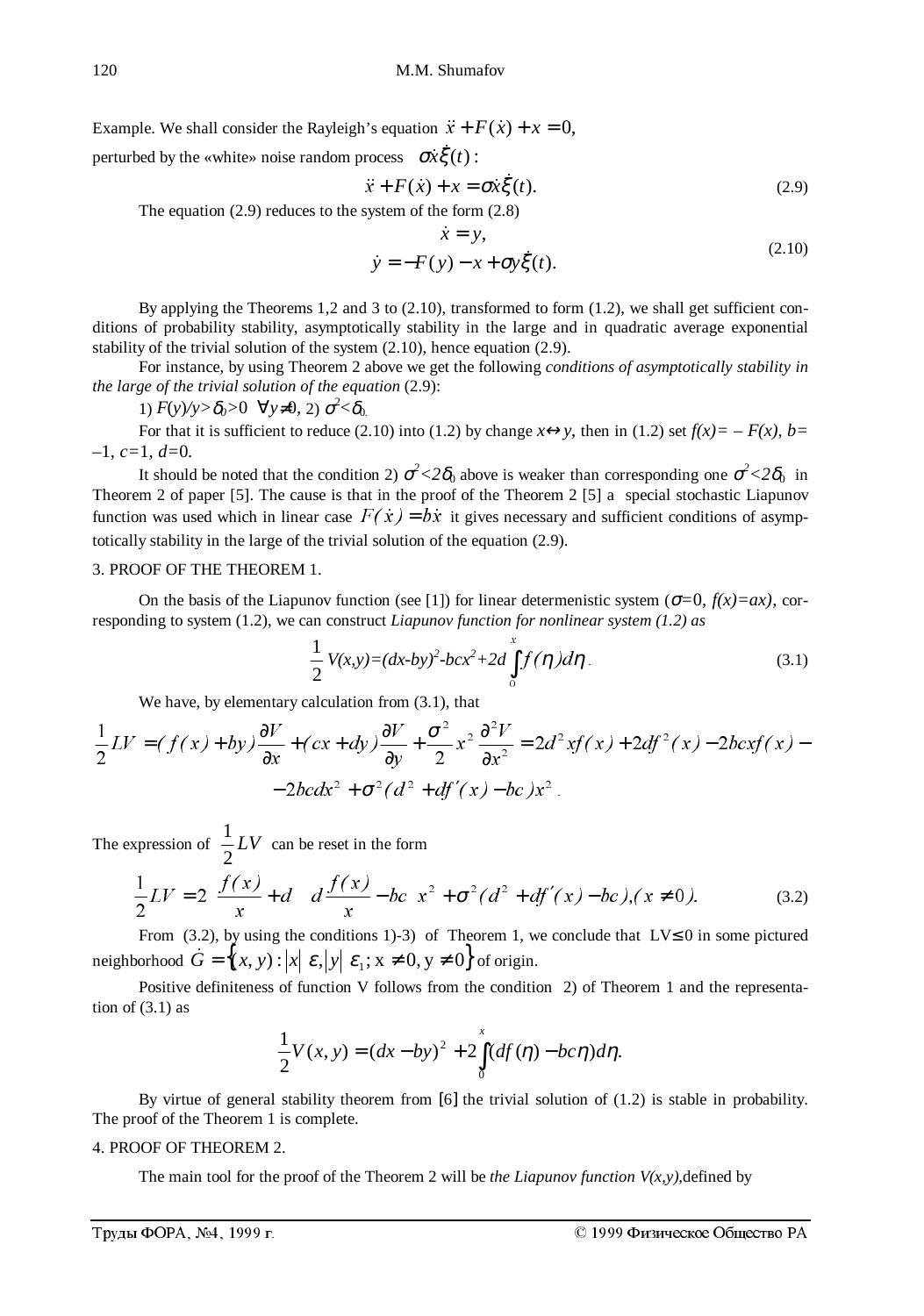$V=V_1 + V_2$ ,

where

$$
\frac{1}{2}V_1 = (d^2 - bc)x^2 + b(b - c)y^2 + \alpha dy^2 - 2bdxy +
$$

$$
+ (cx - \alpha y)^2 + 2d \int_0^x f(\eta) d\eta,
$$

$$
V_2 = \omega x^2 + 2\gamma xy + \beta y^2,
$$

where  $\alpha$  is a constant, placed in the conditions (2.1) and (2.4) of the Theorem 2;  $\omega > 0$ ,  $\beta > 0$ ,  $\omega\beta > \gamma$ (that is V<sub>2</sub> >0). We shall choose the parameters  $\omega$ ,  $\beta$ ,  $\gamma$  later. A straightforward calculation yields

$$
\frac{1}{2}LV_{1} = (f(x)+by)\cdot[2(d^{2}-bc)x+2df(x)-2bdy+2c(cx-\alpha y)]+ \n+ (cx+dy)\cdot[2b(b-c)y+2\alpha dy-2bdx-2\alpha(cx-\alpha y)]+ \n+ \sigma^{2}x^{2}[(d^{2}-bc)+df'(x)+c^{2}]= \n= 2\cdot\left\{\left(\frac{f(x)}{x}+d\right)\left(d\frac{f(x)}{x}-bc\right)+c^{2}\left(\frac{f(x)}{x}-\alpha\right)+\frac{\sigma^{2}}{2}[c^{2}+d^{2}+(df'(x)-bc)]\right\}\cdot x^{2} + 2(\alpha+d)(\alpha d-bc)\cdot y^{2}+2\alpha c\left(\frac{f(x)}{x}-\alpha\right)xy.
$$

Further

$$
\frac{1}{2}LV_2 = \omega x f(x) + (\gamma c + \omega \sigma^2) x^2 + (\omega b + \beta c + \gamma d) xy + (\beta d + \gamma b) y^2 + \gamma y f(x).
$$

Thus,

$$
\frac{1}{2}LV = \left\{ \left( \frac{f(x)}{x} + d \right) \left( d \frac{f(x)}{x} - bc \right) + \frac{\sigma^2}{2} \left[ c^2 + d^2 + (df'(x) - bc) \right] \right\} \cdot x^2 + \\ + (\alpha + d)(\alpha d - bc)y^2 + (\beta d + \gamma b)y^2 + \\ + (\omega b + \beta c + \gamma d - \alpha^2 c)xy + (\gamma + \alpha c)yf(x) + \Delta(x), x \neq 0,
$$
\n(4.1)

where

$$
\Delta(x) = \left[ c^2 \left( \frac{f(x)}{x} - \alpha \right) + \omega \left( \frac{f(x)}{x} + \frac{\gamma c}{\omega} - \frac{\sigma^2}{2} \right) \right] \cdot x^2, \quad (x \neq 0).
$$

We shall choose parameters  $\omega$ ,  $\beta$ ,  $\gamma$  such that :

$$
\Delta(x) \le 0 \text{ for all } x \ne 0 \text{ and}
$$
  

$$
\gamma + \alpha c = 0, \ \omega b + \beta c + \gamma d - \alpha^2 c = 0, \ \beta d + \gamma b = 0.
$$
 (4.2)

There are two possibilities : 1)  $\alpha > 0$  and 2)  $\alpha < 0$ .

1) The case  $\alpha > 0$ . From (4.2) we have

$$
\gamma = -\alpha c \,,\tag{4.3}
$$

$$
\frac{b}{c}\omega + \beta = \alpha(\alpha + d). \tag{4.4}
$$

If a)  $bc > 0$ , so since  $\alpha(\alpha+d) < 0$  there is no positive solution of the equation (4.4).

Let b)  $bc < 0$ . Then the system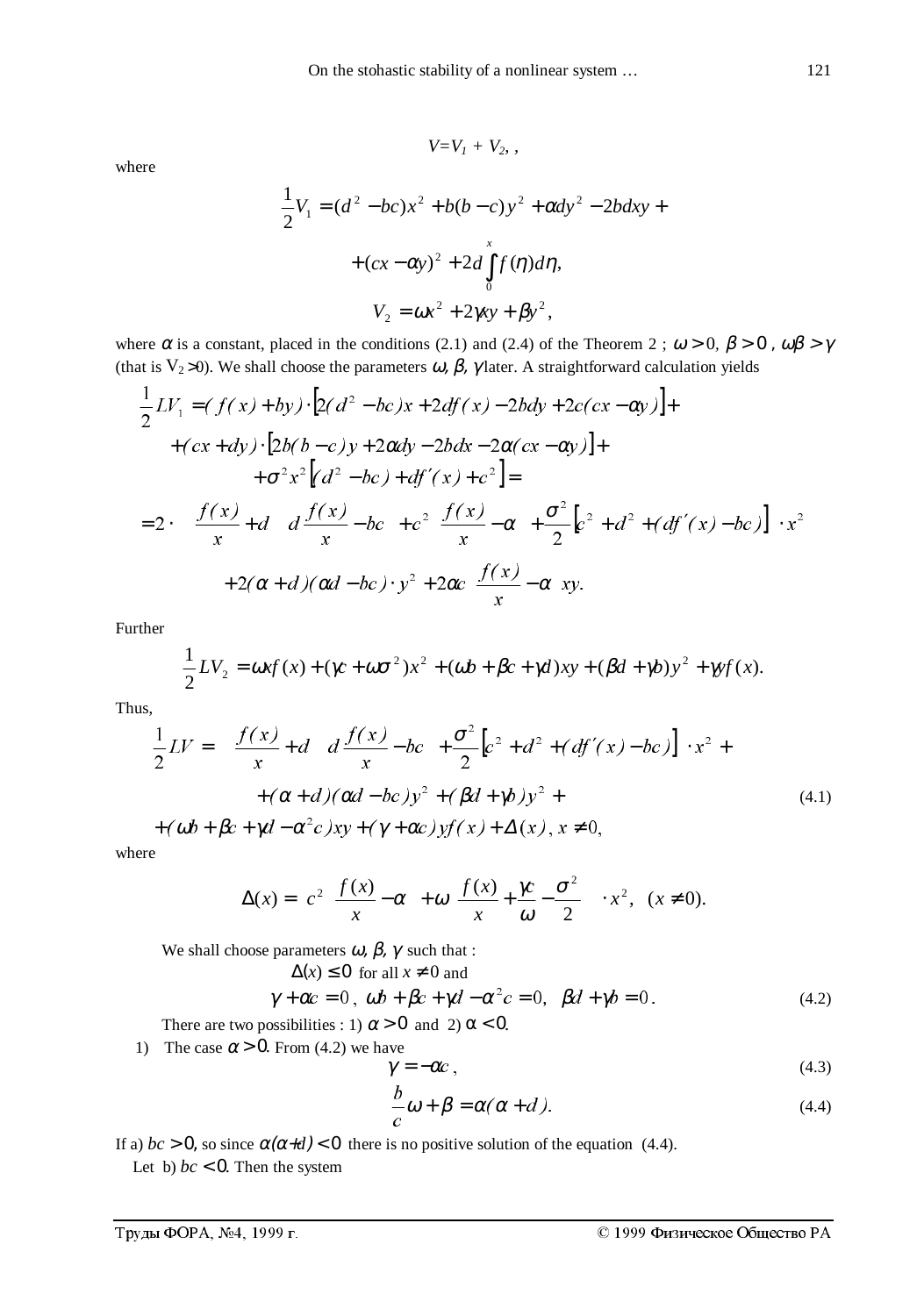$$
\begin{cases}\n\omega\beta > \alpha^2 c^2 \\
\frac{b}{c}\omega + \beta = \alpha(\alpha + d)\n\end{cases}
$$

have positive solution  $(\omega, \beta)$ . From (4.2) we have

$$
\beta = \alpha b c / d. \tag{4.5}
$$

Further, we find

$$
\omega = \frac{\alpha c d(\alpha + d) - \alpha b c^2}{bd} = \frac{\alpha}{d} \cdot \frac{c}{b} \cdot [d^2 + (\alpha d - bc)].
$$
\n(4.6)

Easily to verify, that  $\omega \beta > \alpha^2 c^2 = \gamma^2$ .

For chosen values 
$$
\omega
$$
 and  $\gamma$  we have

$$
\frac{f(x)}{x} - \alpha = \left(\frac{f(x)}{x} + d\right) - (\alpha + d),\tag{4.7}
$$

$$
\frac{f(x)}{x} + \frac{\gamma c}{\omega} = \left(\frac{f(x)}{x} + d\right) - \left(d - \frac{\gamma c}{\omega}\right).
$$
\n(4.8)

Easily to check , that

$$
d - \frac{\gamma c}{\omega} = d + \frac{\alpha c^2}{\omega} < 0.
$$

The condition (2.2) of Theorem 2 with regard for (4.7) , (4.8) implies an evaluation

$$
\Delta(x) \le -c^2 \left[\delta_0 + (\alpha + d)\right] x^2 - \omega \left[\delta_0 + (d + \frac{\alpha c^2}{\omega} - \frac{\sigma^2}{2})\right] x^2.
$$
 (4.9)

Since 
$$
0 < \frac{d^2}{d^2 + (\alpha d - bc)} < 1
$$
 the inequality (2.4) shall imply  $\delta_0 + (d + \frac{\alpha c^2}{\omega} - \frac{\sigma^2}{2}) > 0$ .

Therefore from (4.9) we have 
$$
\Delta(x) \le -\left[\frac{c^2 \sigma^2}{2} - \omega(\alpha + d + \delta_0 - \frac{\sigma^2}{2})\right] x^2 \le 0.
$$

Hence, for the expression (4.1) of  $\frac{1}{2}LV$ 2  $\frac{1}{\epsilon}LV$  with regard for (4.3), (4.5) and (4.6) we obtain the esti-

mation  $(x\neq 0)$ :

$$
\frac{1}{2}LV \le \left\{ \left( \frac{f(x)}{x} + d \right) \left( d \frac{f(x)}{x} - bc \right) + \frac{\sigma^2}{2} \left[ c^2 + d^2 + (df'(x) - bc) \right] \right\} x^2 + (d+1) (\alpha d - bc) y^2 ,
$$
\n(4.10)

2) The case  $\alpha < 0$ . By elementary reasoning it is showed, that both in cases a) *bc*>0 and b) *bc*<0 the equation (4.4) have a positive solution  $(\omega, \beta)$  where  $\omega$  and  $\beta$  are determined by (4.5) and (4.6) respec-

tively. Therefore as well in considerable case the estimation (4.10) for  $\frac{1}{2}LV$ 2  $\frac{1}{2}LV$  holds.

As is obvious from (4.10) the conditions (2.2) , (2.3) , (2.5) and (2.6) of Theorem 2 imply, that LV is negative definite:

$$
LV < -k(x^2 + y^2),\tag{4.11}
$$

where  $k > 0$  is a constant.

Now we show, that the function  $V(x, y)$  is positive definite. It sufficient to show positive definiteness of the function  $V_1$ , since  $V_2 > 0$ . For this we represent the function  $V_1$  in the form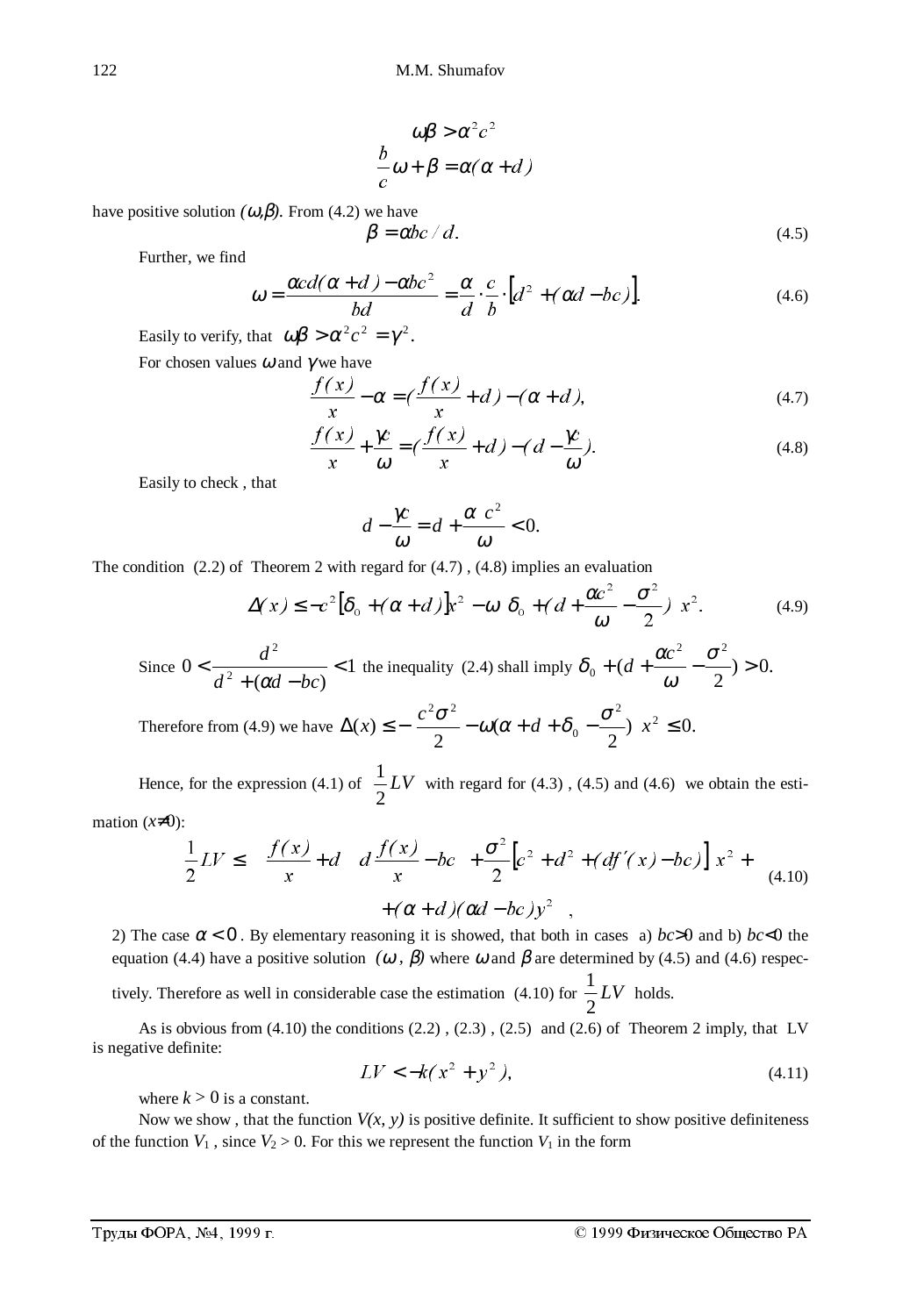$$
\frac{1}{2}V_1 = (dx - by)^2 + (\alpha d - bc)y^2 + (cx - \alpha y)^2 + 2 \int_0^x (df(\eta) - bc\eta) d\eta.
$$

From here by using the conditions (2.1) and (2.3) we have

$$
V_1(x, y) \ge k_1 \cdot (x^2 + y^2),\tag{4.12}
$$

where  $k_1 > 0$  is a constant.

By taking into account that  $V_2(x, y) > 0$  the inequality (4.12) implies the relation

$$
\lim_{\substack{|x|+|y|\to\infty}} V(x,y) = +\infty. \tag{4.13}
$$

From correlations  $(4.11) - (4.13)$  it follows, that all conditions of general theorem [6] about asymptotically stability in the large are satisfied. The proof of Theorem 2 is complete.

## *5.* PROOF OF THEOREM 3*.*

It repeats the proof of previous Theorem 2 only by that addition , that the conditions (2.1) , (2.3) and (2.7) imply a double – sided estimation  $k_2(x^2 + y^2) \le V(x, y) \le k_3(x^2 + y^2)$  $k_2(x^2 + y^2) \le V(x, y) \le k_3(x^2 + y^2)$  for some constants  $k_2>0, k_3>0.$ 

It remains to refer to general theorem from [6]. This complete the proof of Theorem 3.

## **REFERENCES**

- 1. SHUMAFOV M. M. *Liapunov functions for two—dimensional linear stationary stochastic systems.// Trudy Fizitcheskogo Obshestva Respubliki*  $\text{Ady}$ *geya*  $-1997 - \text{Ne } 2 - s$ *. 1-26 (in Russian).*
- 2. ERUGIN N. P. *About one of the problem of the stability theory of automatic control systems. // Prikl. Matem.: Mechan.* –1952. – t. 16. - Nº 5 (in Russian)
- 3. MALKIN I. *G. On the stability of automatic control systems. // Prikl. Matem. : Mechan.. 1952. t.* 16.  $N<sub>2</sub>$  4 (in Russian)
- 4. KUSHNER H. J. *On the construction of stochastic Liapunov functions. // IEEE Trans. Automat. Control.*  $-1965$ .  $- b$ .  $10 - N_2 4 - p$ . 477-478. (*in English*)
- 5. SHUMAFOV M. M*. On the construction of Liapunov functions for certain second order nonlinear stochastic differential equations and the problems of stability. // Differentialnye uravneniya. – 1981. –* t. 17.  $N_2$  6.  $-S.$  1143-1145 (in Russian)
- 6. KHASMINSKII R. Z. *Stability of systems of differential equations under random perturbation of their parameters. –M. : Nauka , 1969, 367 s. ( in Russian)*
- 7. KUSHNER N. J. *Stochastic stability and control. M. : Mir , 1969, 199 s. ( in Russian)*

## **МЫЛИНЕЙНЭ СИСТЕМЭ ГОРЭР «МАКЪЭЕФ» ШЭХЭМЫЛЬ ПРОЦЕСС – ПЭРЫКУМ** КЪЭЗГЪЭБЫРСЫРЫГЪЭР ЗЭРЭСТОХАСТИК СТАБИЛЫР. (\*)

## Шумафэ Мыхьамэт Мышъэост ыкъоу

**Къеюльн.** Мы тезисым къеушэты мылинейнэ стохастик системэ горэр дифференциал зэпе!эритю 33хэтыр «макъэеф» ш1эхэмылъ процесс-пэрыкlyм къэзгъэбырсырыгъэр. А системэу зыц1э къэтlуфгъэм ицыкъоихъохьан пае къэтэгъотых икъухэу стохастикэ кондициехэр сыдыгъуа ар лъэит, асимптотикэ лъэит зэпсэумкlи ыкlи экспоненциал лъэит квадратикэ агуифымкlэ хъура. Щысэ фэдэу  $\bf K$ **ьеголіэн.** Мы тезисым къеушэты мылинейнэ стохастик системэ горэр дифференциал зэпеіэритіоу жылатыр «макъэеф» шіэхэмыль процесс-пэрыкіум къэзгъэбырсырыгъэр. А системэу зыціз<br>изэтуфгъэм ицыкъоихъохьан пае къэтэгъотых

къэзгъэбырсырыгъэр къэтэты.